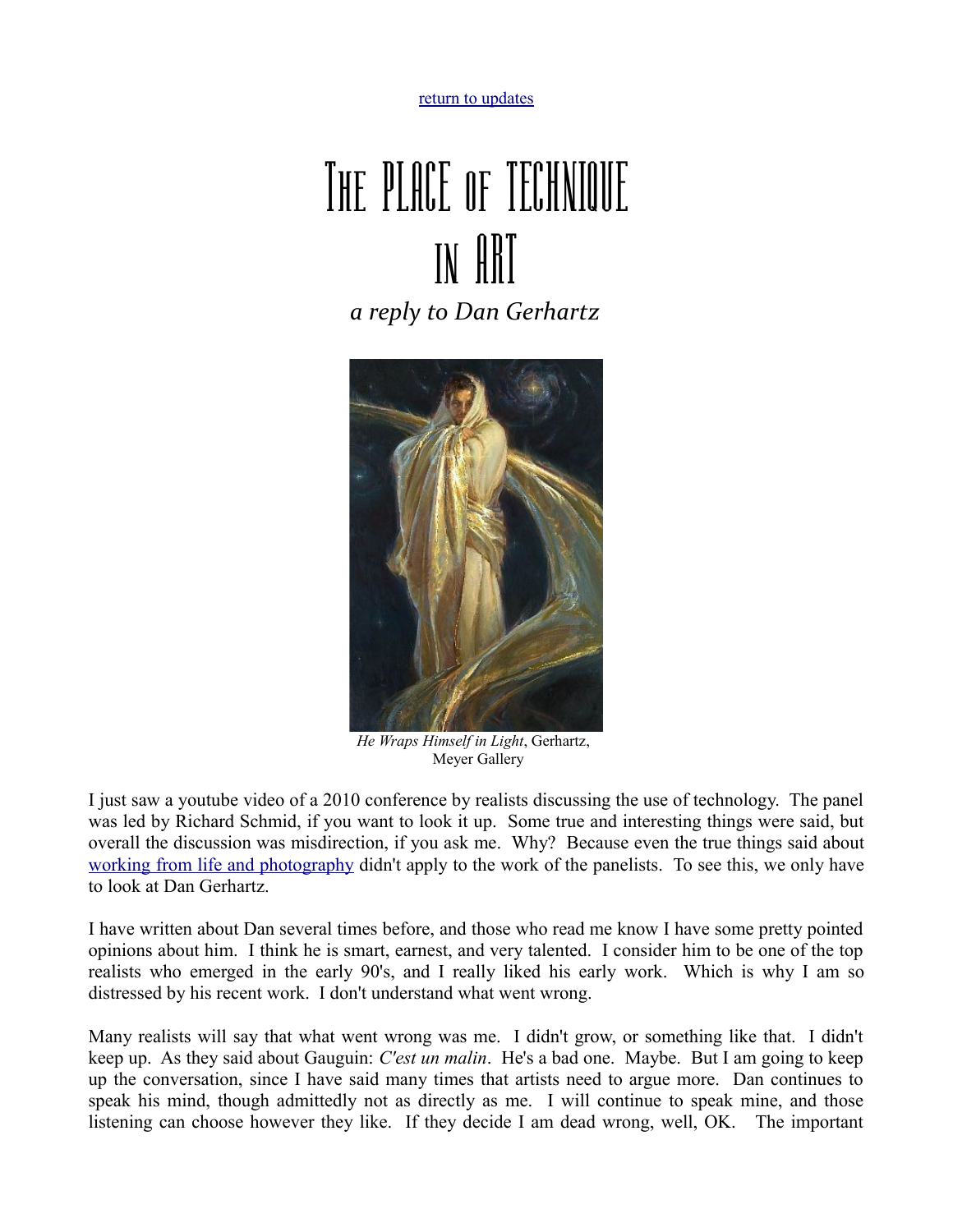thing is not that you agree with me, but that things get said.

What I missed in the panel discussion was actual discussion. There wasn't really any of that. There was some tame statement of opinion, but no strong disagreement. Everyone was very polite. Some will think it odd that I have a problem with that, but I do. I remember that in the past, artists argued a lot about art. For me, this is a sign that they cared. Just think of the Impressionists and their opposition: always bickering. Everyone had a strong opinion, and the opinions went in ten different ways. That is a sign of healthy art. Conversely, polite panel discussions are a sign that the markets have tamed everyone. I don't remember reading about the great artists of the past having moderated panel discussions. To me it looks like another form of control, another muzzling of personalities as a nod to "tolerance" and marketing and other modern words of the day. Panel discussions aren't a means to any real end, they are just a PR ploy, another opportunity to make a chosen set of people look more important than they really are. But these very important people don't feel obligated (or free) to say anything really important, because that might be bad for business.

As we have seen over the past century, what is good for business is bad for art, and vice versa. Art is worse now because it is created by tame artists.

This panel was also conspicuously inbred. They forgot to invite any real opposition. This was insurance against any bad blood or uncomfortable remarks, but it was also insurance against anything getting done. It was a further preaching to the choir, and came off as another public relations spectacle —another opportunity to find new students and sell DVD's.

For these reasons and many others, I think the best thing that could happen to realism is a big blow up and a loud splintering, and I wouldn't mind being the cause of it. To start with, Jeremy Lipking should drop these folks like a bad cold. He is now firmly established in several markets and doesn't need the low-level PR he gets at these places. And as a matter of art, these people are just holding him back. If he keeps listening to their technical recommendations and painting to win their prizes, he will just dissolve like they have.

We already see the possibility of splintering with Gerhartz and Scott Burdick, who were sitting next to eachother on this panel. Gerhartz is a born-again Christian and Burdick is now promoting Acharya S. on his website. For those of you who don't know, Acharya S. is a top lecturer on the Jesus Myth, which is a variation of atheism. The Jesus Myth has been around for almost two centuries, but it was brought into recent prominence by Richard Dawkins and Christopher Hitchens, two of the "four horsemen of atheism." Hitchens last book was *god is not Great*. Now, I am neither a Christian [nor an atheist,](http://mileswmathis.com/atheism.html) and [I](http://mileswmathis.com/hitch.html) [am not a fan of Hitchens.](http://mileswmathis.com/hitch.html) However, it occurs to me that Burdick may be telling us—via Acharya S. that Gerhartz is not so much wrapping himself in light (see painting above) as wrapping himself in false pieties. I don't know Dan and Scott and can't say. But this is not where the splintering should take place, as I will show below. Art should splinter on artistic lines, and we have plenty of important wedges that are being ignored. We are not rebels without causes here, and we do not need to go to religion to invent or import them. There is plenty to discuss without bringing Jesus into it. Burdick may be pushing back against Gerhartz in some way, that is, but as a matter of technique almost everything I will say about Gerhartz also applies to Burdick.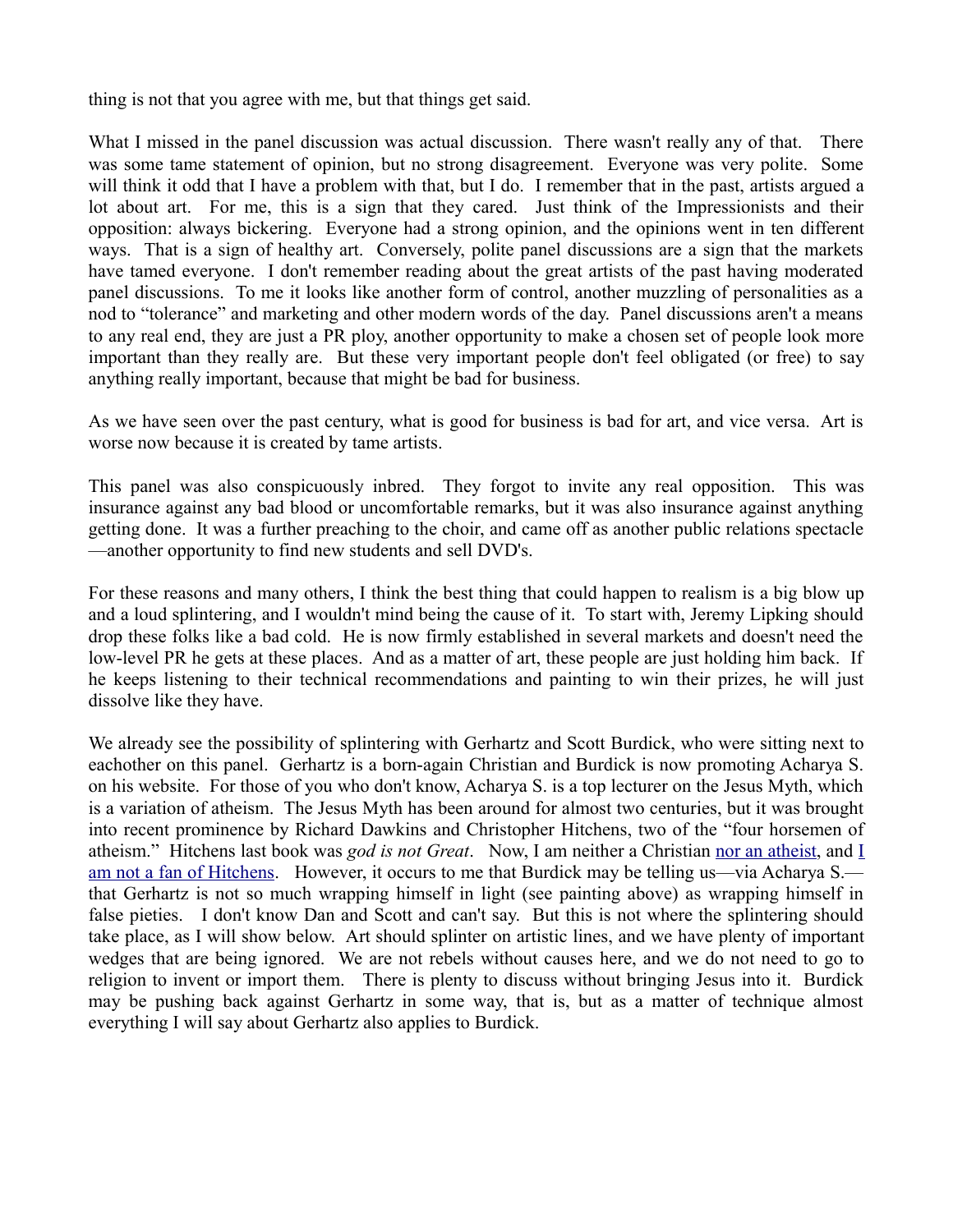

Burdick, Gallery 1261

Dan said that he didn't like painting from photos, because it was like an intellectual exercise. You had to try to figure things out, remember what the real subject really looked like. But painting from life, he said, is more spiritual. You connect to the things in front of you. True, as far as it goes. I actually agree with all that. If you read those sentences thinking I was adding vinegar to them, you are wrong. With no context, he is right. But *in* context, the plot thickens. If we study Dan's work, we see that the question of life versus photos simply dissolves in the face of bigger questions.

To start with, by stating things this way Dan must be implying that he wants his paintings to be more spiritual and less intellectual. He must also be implying that he works from life to better see what is really there. He doesn't want the color and contrast misrepresentations of photography. If we judge those statements detached from his work, they make some sense. If we judge those statements connected to his work, they make no sense. Dan has chosen to boost all his colors by a large amount, so it doesn't really matter whether he is working from life or photography. His work looks nothing like life. His color scheme is not given him by nature, it is actually an *intellectual* choice.

Ask yourself this: is there anything more spiritual about high chroma or color boosting? I would say no. It is a falsification like any other, and one might argue that any falsification is both un-natural and un-spiritual. All abstraction is based in the intellect, and Dan's paintings have become more and more abstract over the years, *on purpose*. Obviously, the more abstract your painting becomes, the less it matters what sources you are using. The main source that Dan is using is his intellect. He has chosen to paint things like he has because he has decided it is best to. That is mainly a technical choice, not a spiritual one.

We see more contradictions if we look closely at a sample painting. See the detail of his image [Violet,](http://www.danielgerhartz.com/3/artist.asp?ArtistID=32051&Akey=23SWCG6T) in portfolio 3 on his website (Dan saw me coming and made it impossible to borrow it for this review). Dan says he wants to make a connection to his subject, but here he has only made a connection to his *paint*. The girl is not there. Only the colors and strokes are there. We can get this just from the title, where Dan admits it. This painting is about a color. You don't know who the girl is or care who she is. That wasn't the point of the painting. The point of the painting was a combination of yellow and purple, in a composition that balanced fan, flowers, nicknacks, and girl. But the girl is no more important than the fan and the flowers. In fact, she is *behind* the fan and the flowers, and isn't painted with as much care as the flowers are.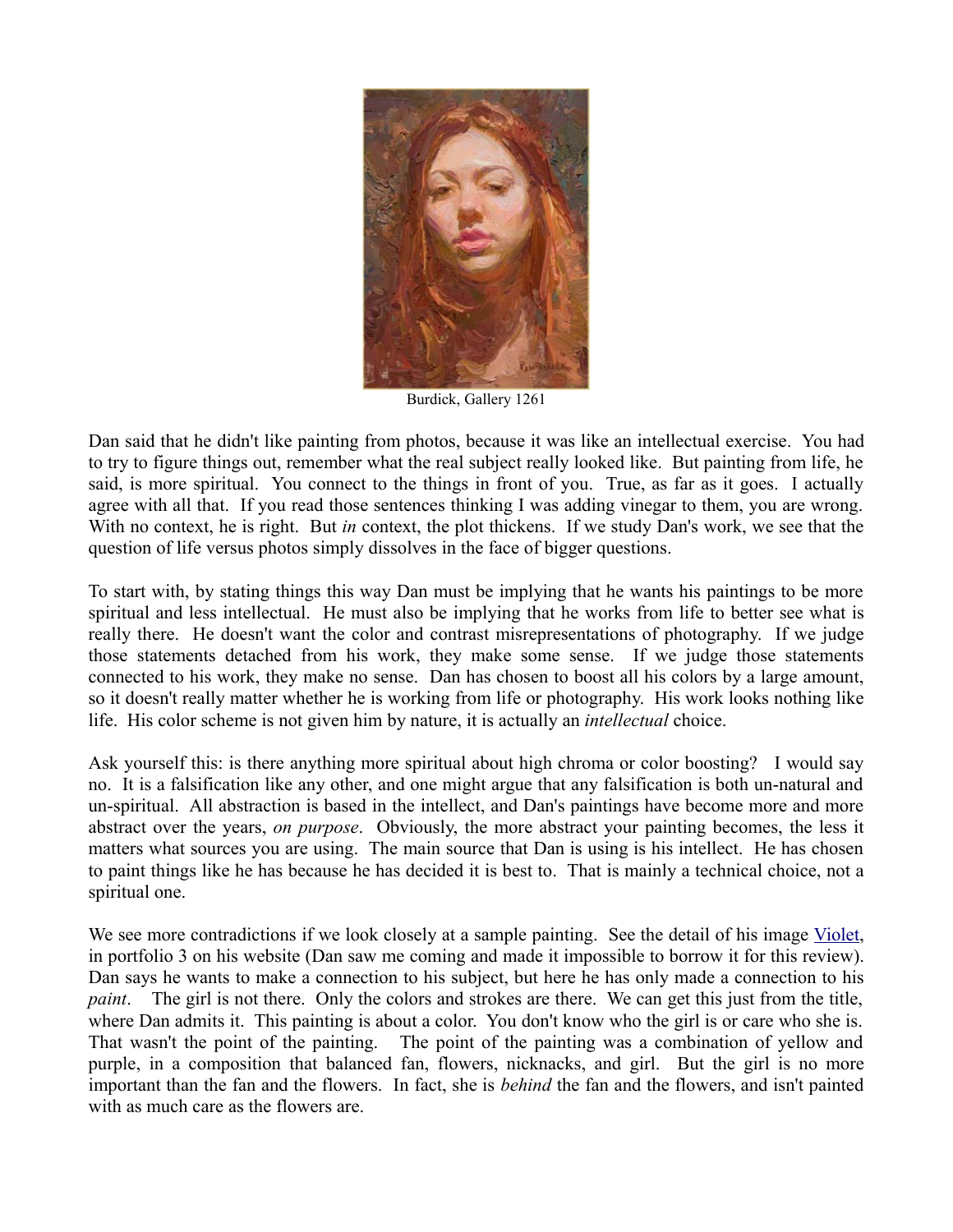Look closely at her hair. Dan used to be pretty good at hair, but this has devolved to butterscotch and blue stripes. Do you need to paint from life to make hair into butterscotch and blue stripes?

The hands are another clue. Once upon a time, Dan could paint a hand that looked like a hand. This hand above the fan looks more like a beige and blue claw. You don't sharpen fingers like that because you are working from life. You do it for some weird reason of speed or bad taste. A real hand takes some appreciable time and effort to paint. That hand probably took Dan about three minutes.

Dan isn't connected to life anymore, he is connected to Pino by some strange lifeline. His work looks more and more like Pino's work every year: all he is lacking is the mannequins in aprons. Like Pino and so many others, Dan needs to be ticketed for an overuse of flowers, satin, and crockery. He is a menace to the native flower population.

As I say, this is very distressing to me, because although we have never seen Pino do any better, we have seen Dan do much much better. Dan was better by far in the early 90's, before he turned on the glitz and glare, and before his galleries required him to paint 70 paintings a year (or whatever it is).

I think Dan has totally disconnected from life for some reason, which makes his insistence on painting from life look strange. He is hiding in these fake little Heartland images to avoid coming face to face with any reality, and his technique is another purposeful disconnect from reality. Of course the same has been said of me, hiding from the Brave New World by cloistering myself with pretty women. But Dan outstripped me in that regard many years ago. My subject matter may be limited and un-modern, but at least I still *see* the women I am painting. They haven't dissolved into a morass of brushstrokes and color. In my paintings, the technique supports the model and is secondary to her. In most other realist paintings I have seen, the model supports the technique. The model is just there to provide an excuse for another technical exercise. She is nothing more than a prop, and whether she is actually painted from a mannequin no longer matters. She looks like a mannequin regardless.

In the same way, it doesn't matter if the new realists are painting from photos or life. What matters is that they aren't getting the job done, that job being to create solid paintings. Whatever style they are choosing, loose or tight, they aren't making the connection to the subject that needs to be made. This whole argument isn't or shouldn't be about life versus photos, or loose versus tight, or boosted colors versus natural colors. The fact that realists are discussing these things is proof in itself that they have lost sight of the bigger issues. Great paintings have been made with all these methods in the past, but they aren't being made now. They aren't being made because realists have forgotten that painting is about more than just technique. A great painting has to have a great subject, and the artist has to have some real connection to that subject.

Nor is it just the realists in the Schmid/Leffel wing who have been swamped by technique. The whole Nelson Shanks/Jacob Collins wing is also swamped, though in a slightly different way. Whether they are painting loose or tight, the contemporary realists of all schools are subordinating everything to technique. Put simply, these guys have a huge excess of technique and it gets in the way of the art. Too much color, too much detail, too much clutter, too much attention to all the nuts and bolts of painting, so that the eye is led off track. The artist's connection to his subject should be primary, and the technique, whatever it is, should just support that. It should never usurp it. But in contemporary realism, it almost always does. By and large, realists spend too much time fiddling with their tools and too little time looking for great subjects.

As an example of this, we may look at Rose Franzen, another panelist in this discussion. She was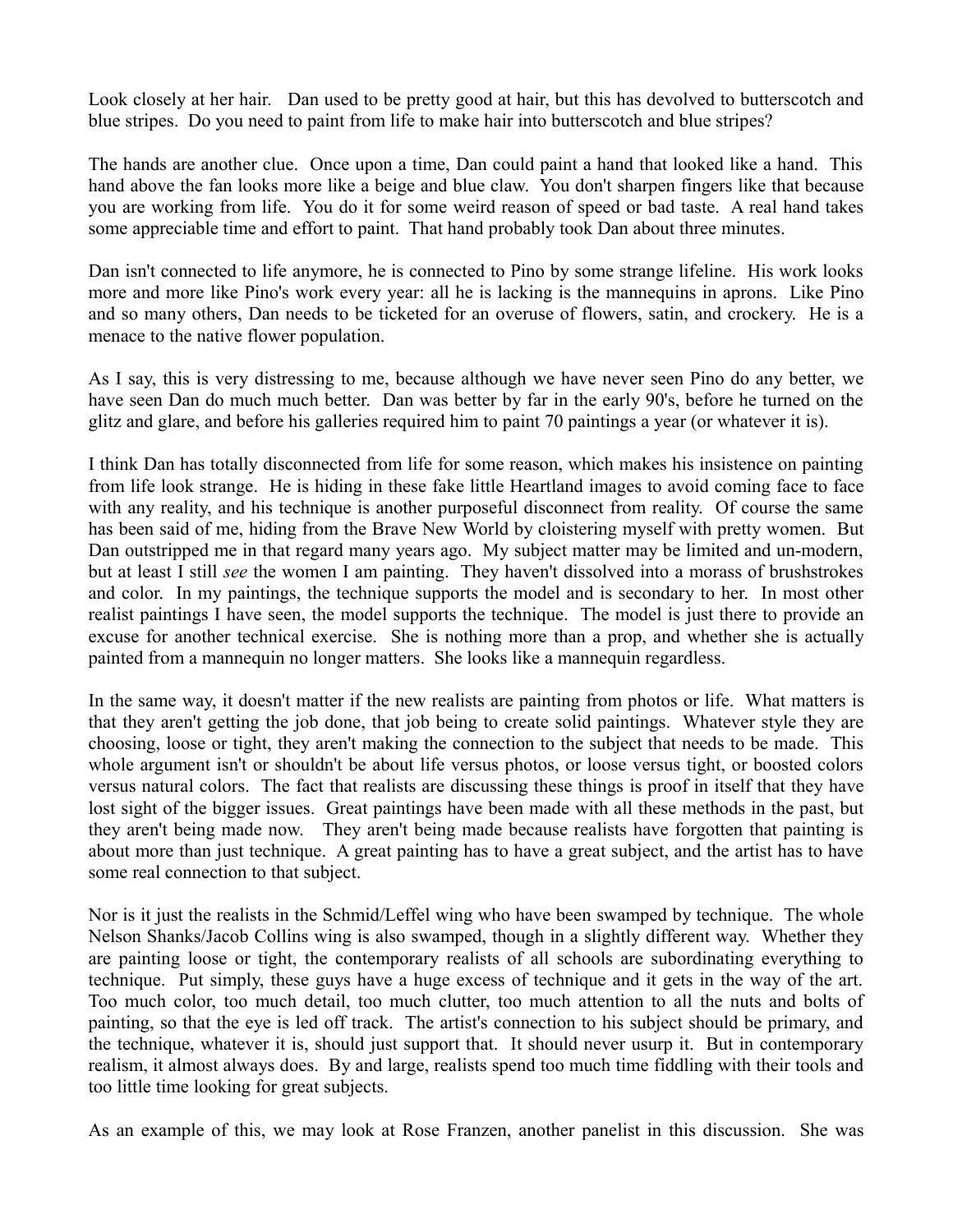sitting right next to Dan, and that is appropriate because Dan and Rose have followed one another in style over the last decade or more. Seeing her there, I realized I hadn't searched on her name in a while, so I did. What came up first is her Portrait of Maquoketa, which was exhibited for eight months at the Smithsonian. To create it, Rose sat in a store front and invited anyone who passed by in this small Iowa town to sit for a portrait. The finished piece appeals to the same sort of Heartland sentimentality that Dan's work does, but in an even more generalized way. It may seem mean-spirited to criticize such a work, because, well, who can criticize smiling neighbors, but I'm afraid that won't stop me. In truth, I have nothing against the work or the idea, in principle. We certainly need more neighborliness in this country, and painting your neighbors is a fine form of that. However, Rose is being sold as one of the top realists in the country, and judged that way, this idea falls a bit short, to say the least. Why? Because it fails to lead to a great work of art or even a good work of art. To speak the truth, Rose looks pretty uninspired here: all face-on, head-only portraits, in lazy light, painted quickly and lazily. This is not to be wondered at, since she did all 180 of them in a single year.

That's right, an entire year was devoted to this idea. Maybe it's just me, *un malin*, but I have trouble believing Rose is that devoted to her neighbors. I think she is more likely to be devoted to publicity. I have known a lot of people who have done things like this, and in *every* case it was publicity, not love that drove it. But this is small-town Iowa, right? People are saints there, right? I don't know, I don't live there, but I am skeptical.

But *even if* this was driven by love, it still didn't lead to a great painting, which was my point. My point was that realists can't find great subjects, and this is not a great subject. It was a chore. If done with love, it may have been a blessed chore, but it looks like a chore nonetheless. And, it must be said, it looks like a piece of publicity even if it isn't.

The bottom line is that if you study the great works of history, you don't see subjects like this. You also don't see flaccid Heartland scenes, you don't see yuppies in coffeeshops (like Oxborough and Levin and many others), you don't see close-ups of subway walls or turnstiles (Greene, etc.), you don't see portraits of blenders or cars, you don't see a lemon and a grape, you don't see a candy wrapper, you don't see anonymous lighthouses or cottages (Kinkade), and you don't see sluts in aprons and highheels (Pino). Most of all, you don't see paint standing in for a painting, not even with the Impressionists or the Post-Impressionists. Guys like Van Gogh and Gauguin were doing some pretty weird things with color and line, but they weren't hiding behind it. Except for Seurat, they weren't dissolving reality in a vat of technique.

This is one of the many things realists have failed to learn from the Moderns. Realists have borrowed their boosted colors from the Impressionists and Fauves, but they haven't learned the primary lessons of history. The primary lesson of recent history is this: DON'T GET LOST IN YOUR TECHNIQUE OR IN YOUR HEAD! The danger of abstraction. Ironically, the realists have fallen to that danger in the past century just as much as anyone else has. In a previous paper, I have shown how David Leffel fell to it, and most of the other panelists in the discussion have fallen to it, including Quang Ho, Carolyn Anderson, Schmid, and all the rest. They have all dissolved over the years, one way or another, melted by their own fatal misconceptions. They had started out as classicists or idealists of some sort, and had tried to define themselves in opposition to the main line of current thought in art. But Modernism got them anyway.

How can this be? you may ask. How could realists have been cut by the same sword as the rest? How could realism, which for so long resisted abstraction, have been destroyed by it? Because, as I said, abstraction is a form of intellection. And realists are usually thinkers, as we saw from the panel. These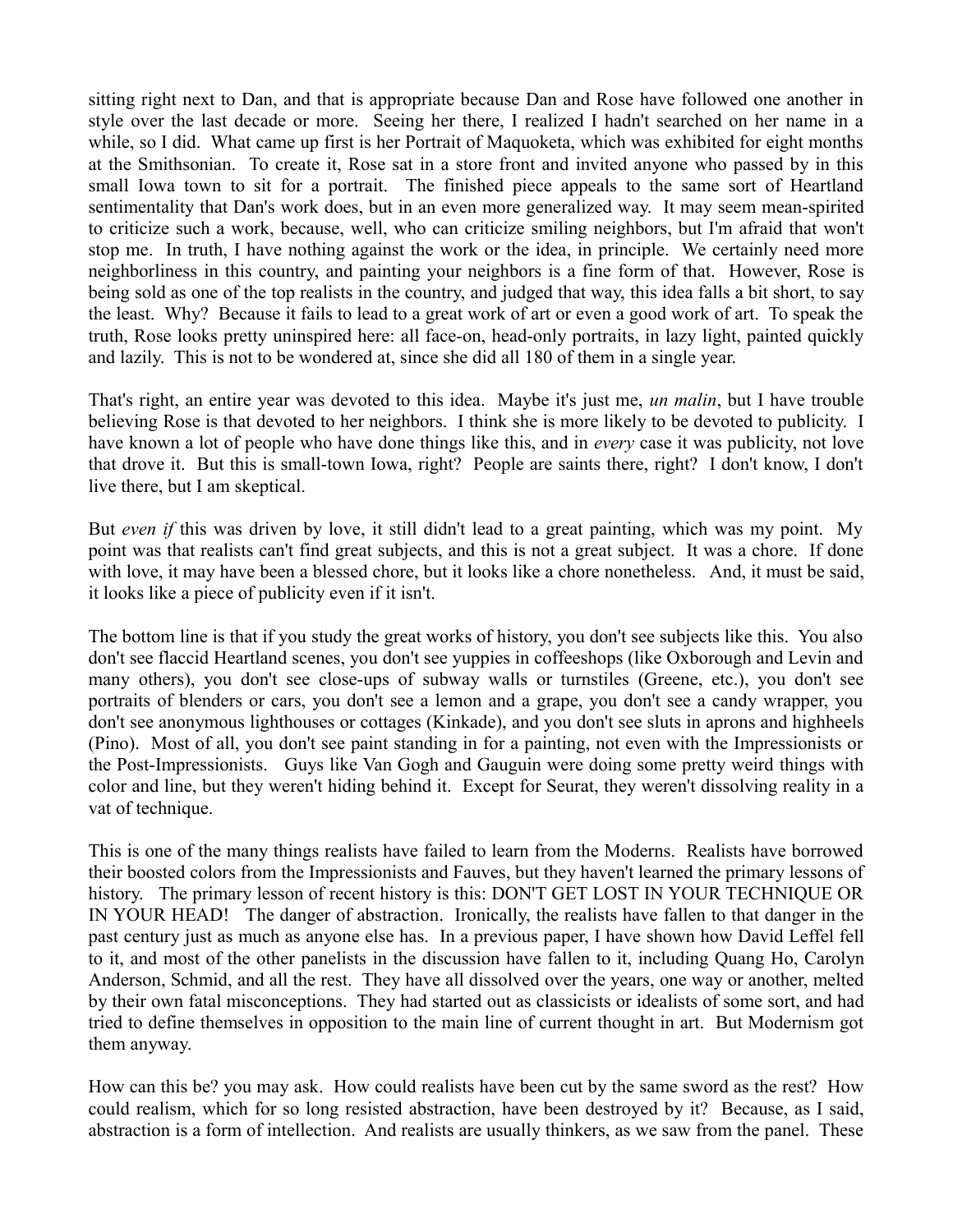are not ignorant people. Gerhartz and Franzen are not some red-state dummies who never read any book but the Bible. All the panelists are well-educated and well-spoken people. They have read and thought a lot about technique, which turns out to be part of the problem. They may even have read *Drawing on the Right Side of the Brain*, but these are left brainers. I know because I am one, too. I know what they should have resisted, because I have had to resist it myself. The left-brain is domineering and wants to take over everything. Your only hope is to give it the very important job of protecting the right-brain, in which case it feels important, like an older brother. You can then use the left-brain to limit itself.

Another cause for the dissolving of these artists by the time they are 40 is their suppression of the right side. All the things they dislike me for—temper, anger, sharp opinion, free emotion, pride—are rightbrain or inner brain things (although you won't read that in Betty Edwards) . They come from passion. If you reign them in like a proper modern person, you also repress the right side. This is how painters from previous centuries avoiding dissolving, even though they were very intelligent left-brainers. These painters were passionate. They were hot-tempered. They were opinionated. They were often what we would now call egomaniacs. This kept the right side strong, and allowed it to fight back against the left side and the super-ego.

But the new realist is the victim of a double or triple attack. Being a realist artist in a time of *laissez faire*, he or she is already left-brain. The left-brain is then strengthened by the information saturation of the culture, while the right-brain is debilitated by materialism, phony and shallow spiritualism, and constant exhortations to humility and equality. Then we add the pressure from the gallery to fill quotas, match sofas, and not offend anyone. Under these circumstances, the realist artist can talk about the spiritual in life all he wants, but he is very unlikely to have experienced much of it. What he experiences in art, day to day, is technique. And so technique becomes overgrown, hypertrophied, like an athlete on steroids. And, just as with the athlete on steroids, this gain at the expense of unseen losses leads to accelerated burn-out.

The parallels continue, because just like other modern personalities, unbalanced by culture, the realist artist, facing such a burn-out, often decides to turn the flame up still higher. Or, rather than turn around and dry out, the artist forges on ahead ever faster, taking more of the drug that has damaged him. And so we see Quang Ho [moving to abstract painting,](http://www.gallery1261.com/html_artists/ho/ho-quang-immigrant.htm) as one example. He is sick of the same old realism, so "try something else" he thinks. But if it was too much abstraction that destroyed his love of realism, how can he fix that with *more* abstraction? If we study Ho's career, we see the image literally dissolving before our eyes. Abstraction is taking over, the painting becoming more and more an *idea* of technique. As Dan McCaw was moving from Sorolla to Bonnard to Francis Bacon, Ho was moving from Sargent to Vuillard and now to Cy Twombly or Lee Krasner. It appears to me to be a pathology, one that can be broken only by intervention. He needs to go back to his roots. He needs to sit in front of that portrait of his sister with sunflowers—one of his greatest works—and remember how he felt then, about her and about painting. He needs a big ambitious project, one that has nothing to do with galleries, teaching, or the market, a project for himself alone. A project that will test and stretch his abilities.

That is what we all need, and when I say a project that will test us, I don't just mean that will test our technical abilities. I mean a project that will test our ability to *create*. There has been far too little of that in realism, and whether the galleries, clients or museums demand it is not to the point. The point is that is what art *is*.

I will be told that artists like Ho and McCaw are just growing, while we others are stunted. Just as art